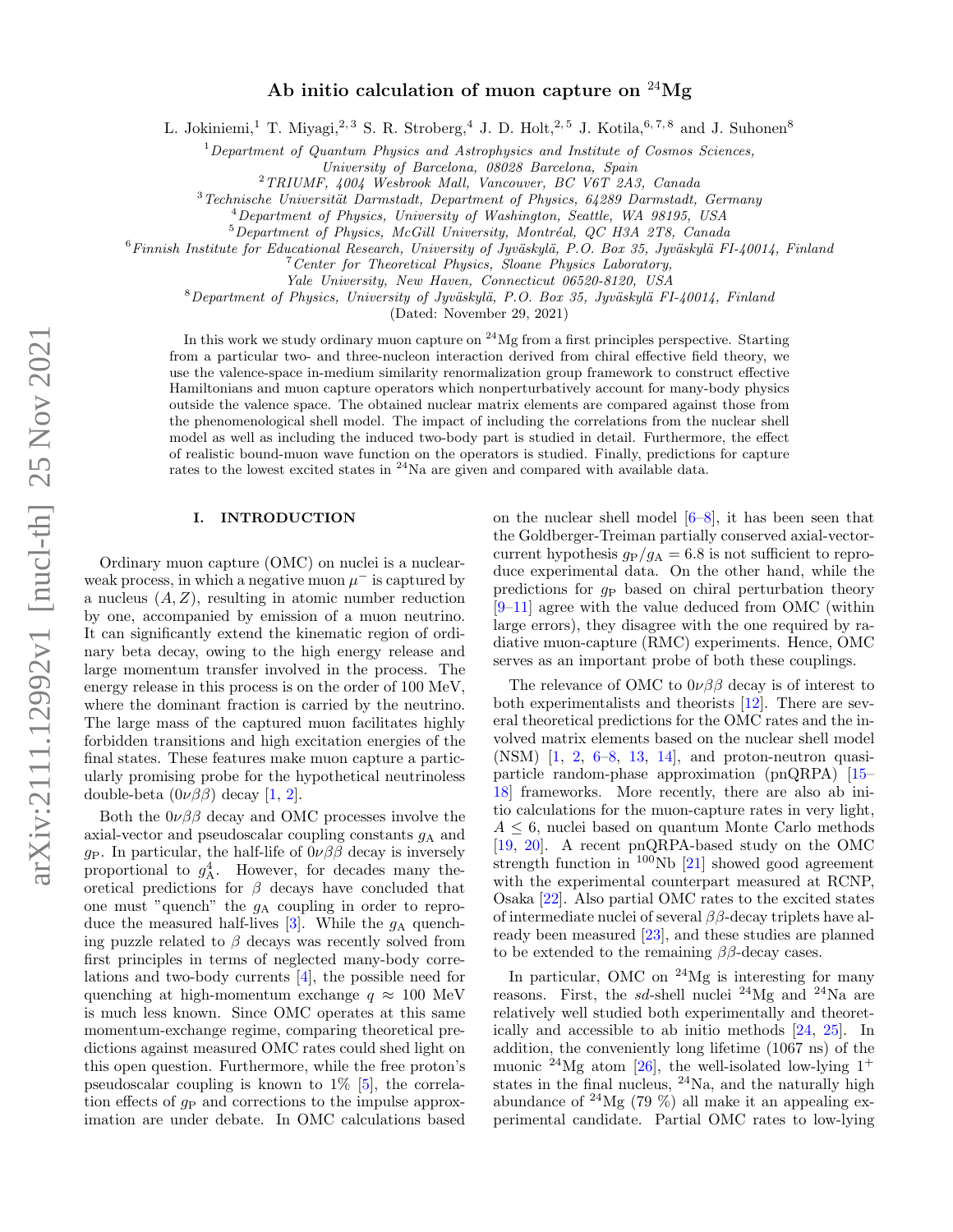states in  $24$ Na have been measured at TRIUMF [\[27\]](#page-8-22), and more recently preliminary measurements aiming to expand the study of OMC on <sup>24</sup>Mg have been performed at PSI, Switzerland [\[28\]](#page-8-23). In this work we study OMC on <sup>24</sup>Mg from an ab initio perspective, utilizing realistic bound-muon wave functions, for the first time. In particular, we use the valence-space in-medium similarity renormalization group (VS-IMSRG) [\[29–](#page-8-24)[31\]](#page-8-25) to consistently transform Hamiltonians and muon capture operators. We compare the obtained nuclear matrix elements against the results computed in the nuclear shell-model framework with the USDB interaction. Finally, we compare the resulting capture rates with available experimental data [\[27\]](#page-8-22). The present work serves a first-step benchmark towards calculating capture rates relevant for all future measurements.

# II. MUON-CAPTURE FORMALISM

OMC is a semileptonic weak-interaction process similar to electron capture (EC). Here we are interested in OMC on the ground state of  $24$ Mg:

$$
\mu^{-} + {}^{24}\mathrm{Mg}(0^{+}_{\mathrm{g.s.}}) \to \nu_{\mu} + {}^{24}\mathrm{Na}(J^{\pi}) , \qquad (1)
$$

where a negative muon  $(\mu^-)$  is captured by the  $0^+$  ground state of the even-even nucleus <sup>24</sup>Mg with atomic number  $Z = 12$ . The process leads to the  $J^{\pi}$  multipole states of <sup>24</sup>Na, the odd-odd isobar of the mother nucleus, of atomic number  $Z = 11$ ; here J is the angular momentum and  $\pi$ the parity of the final state. At the same time a muon neutrino  $\nu_{\mu}$  is emitted. The forbiddenness  $(n)$  of a muoncapture transition can be defined in the same way as for  $\beta$  decay (see Table [I\)](#page-1-0).

#### <span id="page-1-4"></span>A. Bound-Muon Wave Functions

The wave function of a muon bound in an atomic orbit of the mother nucleus can be expressed as an expansion in terms of the normalized spherical spinors  $\chi_{\kappa\mu}$ 

<span id="page-1-1"></span>
$$
\psi_{\mu}(\kappa, \mu; \mathbf{r}) = \psi_{\kappa\mu}^{(\mu)} = \begin{bmatrix} -iF_{\kappa}\chi_{-\kappa\mu} \\ G_{\kappa}\chi_{\kappa\mu} \end{bmatrix} , \qquad (2)
$$

where  $G_{\kappa}$  and  $F_{\kappa}$  are the radial wave functions of the bound state [\[32\]](#page-8-26). Here  $\kappa$  denotes the atomic orbit in the following manner

$$
\begin{cases} l = \kappa \text{ and } j = l - \frac{1}{2}, & \text{for } \kappa > 0 \\ l = -\kappa - 1 \text{ and } j = l + \frac{1}{2}, & \text{for } \kappa < 0. \end{cases} \tag{3}
$$

After being stopped in the outer shells of an atom, the negative muon goes trough a series of transitions to lower atomic orbitals, leaving it finally on the lowest, K atomic orbit. Hence, the captured muon can be assumed to be initially bound in the lowest state  $1s_{1/2}$ , corresponding

<span id="page-1-0"></span>TABLE I. Forbiddenness rules for odrinary muon capture.

| $\it n$ | Spin change $ J_f - J_i $ | Parity change $\pi_f \pi_i$ |
|---------|---------------------------|-----------------------------|
|         |                           |                             |
|         | 0,1,2                     | - 1                         |
|         | $n, n+1$                  | $(-1)^n$                    |

to  $\kappa = -1$  and  $\mu = \pm \frac{1}{2}$ . Treating the mother nucleus as a point-like particle, we can approximate the wave function of the  $1s_{1/2}$  atomic orbit by the Bethe-Salpeter (BS) approximation formula [\[33\]](#page-8-27). Taking  $\hbar = c = 1$  we then have

$$
G_{-1} = (2Z/a_0)^{\frac{3}{2}} \sqrt{\frac{1+\gamma}{2\Gamma(2\gamma+1)}} \left(\frac{2Zr}{a_0}\right)^{\gamma-1} e^{-Zr/a_0},
$$
  

$$
F_{-1} = -\sqrt{\frac{1-\gamma}{1+\gamma}} G_{-1}.
$$
 (4)

Here  $\alpha$  is the fine structure constant, Z the atomic number of the nucleus,  $\gamma = \sqrt{1 - (\alpha Z)^2}$ , and

$$
a_0 = \frac{1}{m'_\mu \alpha}
$$

is the Bohr radius of the  $\mu$ -mesonic atom. Here we have defined the reduced muon mass as

$$
m'_{\mu} = \frac{m_{\mu}}{1 + \frac{m_{\mu}}{AM}}\tag{5}
$$

where  $M$  is the (average) nucleon mass, and  $AM$  is the mass of the mother (and daughter) nucleus. For a light nucleus, as in the present case,  $\alpha Z$  is small and we can approximate  $\gamma \approx 1$ , leading to

$$
G_{-1} = 2(\alpha Z m'_{\mu})^{\frac{3}{2}} e^{-\alpha Z m'_{\mu} r} ,
$$
  
\n
$$
F_{-1} = 0 .
$$
 (6)

<span id="page-1-3"></span>The approximation is similar to the hydrogen-like Schrödinger equation with a modified  $a_0$ . This is the adopted form for the bound-muon wave function in Ref. [\[32\]](#page-8-26), and also our starting point in the present study.

In order to take the finite size of the nucleus properly into account, we construct a realistic bound-muon wave function by solving the Dirac wave equations [\[34\]](#page-8-28) for the large,  $G_{-1}$ , and small , $F_{-1}$ , parts of the wave function [\(2\)](#page-1-1) in the Coulomb field created by the nucleus. Assuming the muon is bound in the lowest state  $1s_{1/2}$  ( $\kappa = -1$ ), the components satisfy the coupled differential equations

<span id="page-1-2"></span>
$$
\begin{cases} \frac{\mathrm{d}}{\mathrm{d}r} G_{-1} + \frac{1}{r} G_{-1} = \frac{1}{\hbar c} (mc^2 - E + V(r)) F_{-1} ,\\ \frac{\mathrm{d}}{\mathrm{d}r} F_{-1} - \frac{1}{r} F_{-1} = \frac{1}{\hbar c} (mc^2 + E - V(r)) G_{-1} . \end{cases} (7)
$$

Taking a uniform distribution of the nuclear charge within the charge radius  $R_c = r_0 A^{1/3}$ , the potential energy  $V(r)$  in Eqs. [\(7\)](#page-1-2) can be written:

$$
V(r) = \begin{cases} -\frac{Ze^2}{2R_c} \left[ 3 - \left(\frac{r}{R_c}\right)^2 \right], & \text{if } r \le R_c\\ -\frac{Ze^2}{r}, & \text{if } r > R_c. \end{cases}
$$
 (8)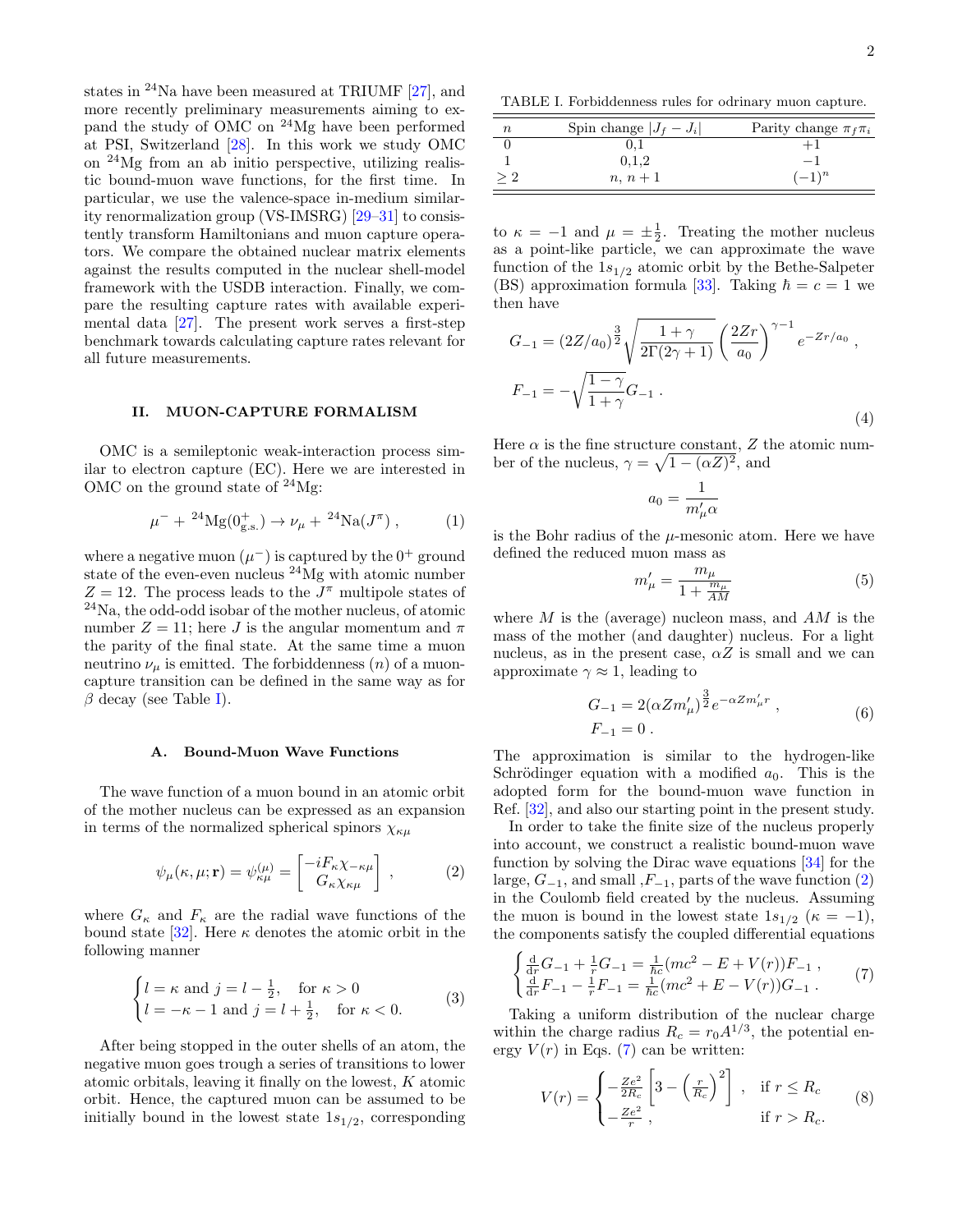

<span id="page-2-0"></span>FIG. 1. Large  $(G_{-1})$  and small  $(F_{-1})$  components of the bound-muon wave functions in <sup>24</sup>Mg. 'B-S' refers to the BS approximation and 'Dirac' to the exact wave function from the Dirac equation. 'pl' and 'fs' refer to point-like nucleus and finite-size nucleus. The shaded area corresponds to the interior of the <sup>24</sup>Mg nucleus.

These equations [\(7\)](#page-1-2) can then be solved by means of the package RADIAL  $[35]$  using a piece-wise-exact power-series expansion of the radial functions, which are summed to the prescribed accuracy. A similar method has previously been used for bound-electron wave functions in the context of  $\beta\beta$  decay [\[36,](#page-9-0) [37\]](#page-9-1).

In Fig. [1](#page-2-0) we plot the amplitudes  $G_{-1}$  and  $F_{-1}$  as solved from the Dirac equations (solid and dashed blue lines, correspondingly) and contrast them with those obtained from the BS approximation (black line) of Eq. [\(6\)](#page-1-3). The small part vanishes in the BS approximation and thus does not appear in the figure. For comparison, we have also plotted the exact solution of the Dirac equation corresponding to point-like nucleus (solid and dashed red lines). The behavior of the Dirac wave function corresponding to the point-like nucleus is essentially similar to the BS approximation, even though the values at  $r \approx 0$ are slightly different. When the finite size of the nucleus is taken into account, the Dirac wave function is notably suppressed at  $r \lesssim 5$  fm, i.e. inside the nucleus As illustrated in the figure, the small part of the exact solution is negligible compared to the large part, hence we can safely neglect it in the calculations. This is expected, since the small part is suppressed by  $v/c = Z\alpha$ .

#### B. Muon-Capture Matrix Elements

We compute the OMC matrix elements using the formalism originally developed by Morita and Fujii in [\[32\]](#page-8-26). The formalism takes into account both the genuine and induced vector and axial-vector weak nucleon currents. The formalism is rather involved, and here we only

present the main ingredients needed in the calculations. Further details on the derivations of the equations can be found in [\[32,](#page-8-26) [38\]](#page-9-2). Here it is appropriate to note that in Ref. [\[39\]](#page-9-3) it was found that momentum-dependent twobody hadronic currents could have an impact on the  $0\nu\beta\beta$ -decay nuclear matrix elements (NMEs). Owing to the similar momentum-exchange scales, the effects of two-body currents could be expected to be similar for OMC. The currents have already been included in OMC calculations of light nuclei [\[19,](#page-8-14) [20\]](#page-8-15), but the effects in heavier nuclei have yet to be explored. Nonetheless, the twobody currents (see the derivation in [\[40\]](#page-9-4)) together with appropriate low-energy constants [\[41–](#page-9-5)[44\]](#page-9-6) should be included in the formalism.

The matrix elements for a transition from an initial  $J_i$ state to a final  $J_f$  state can be defined as

<span id="page-2-1"></span>
$$
\int \Psi_{J_f M_f} \sum_{s=1}^{A} \mathcal{O}_s \tau_-^s \Psi_{J_i M_i} d\mathbf{r}_1 ... d\mathbf{r}_A
$$
\n
$$
= \mathcal{M}[k \, w \, u \left(\frac{\pm}{p}\right)] (J_i \, M_i \, u \, M_f - M_i | J_f M_f) \,, \tag{9}
$$

where  $\Psi_{J_iM_i}$  and  $\Psi_{J_fM_f}$  are the nuclear wave functions corresponding to the initial and final state. The operators  $\mathcal{O}_s$  in [\(9\)](#page-2-1) are defined in Table [II.](#page-3-0) Here we assume that the muon is bound on the  $\kappa = -1$  orbit and that the small component of the bound-muon wave function is negligible as clearly demonstrated in Fig. [1.](#page-2-0) The small component is only about 0.1% of the large component at  $r < R_c$ . Neglecting the small component simplifies the expressions of the matrix elements considerably (see Table I of Ref.  $[32]$ .

In Table [II,](#page-3-0)  $j_w(qr_s)$  is the spherical Bessel function of rank w. The quantities  $\mathcal{Y}_{kwu}^M$  are the (vector) spherical harmonics defined as

$$
\mathcal{Y}_{0wu}^M(\hat{\mathbf{r}}) \equiv (4\pi)^{-1/2} Y_{w,M}(\hat{\mathbf{r}}) ,
$$
  
\n
$$
\mathcal{Y}_{1wu}^M(\hat{\mathbf{r}}, \sigma) \equiv \sum_m (1 - m \ w \ m + M|u \ M)
$$
  
\n
$$
\times Y_{w,m+M}(\hat{\mathbf{r}}) \sqrt{\frac{3}{4\pi}} \sigma_{-m} ,
$$
  
\n
$$
\mathcal{Y}_{1wu}^M(\hat{\mathbf{r}}, \mathbf{p}) \equiv \sum_m (1 - m \ w \ m + M|u \ M)
$$
  
\n
$$
\times Y_{w,m+M}(\hat{\mathbf{r}}) \sqrt{\frac{3}{4\pi}} p_{-m} ,
$$
  
\n(10)

where  $\sigma$  is the Pauli spin vector, **p** is the nucleon momentum,  $Y_{w,M}(\hat{\mathbf{r}})$  are the spherical harmonics, and  $\hat{\mathbf{r}}$  is the unit coordinate vector for angles in spherical coordinates.

The  $q$  in Table [II](#page-3-0) is the  $Q$ -value of the capture process:

<span id="page-2-2"></span>
$$
q = (m_{\mu} - W_0) \left( 1 - \frac{m_{\mu}}{2(m_{\mu} + AM)} \right) , \qquad (11)
$$

where  $W_0 = M_f - M_i + m_e + E_X$ . Here  $M_f(M_i)$  is the nuclear mass of the final(initial) nucleus,  $m_e$  the rest mass of an electron,  $m_{\mu}$  the rest mass of a muon, M the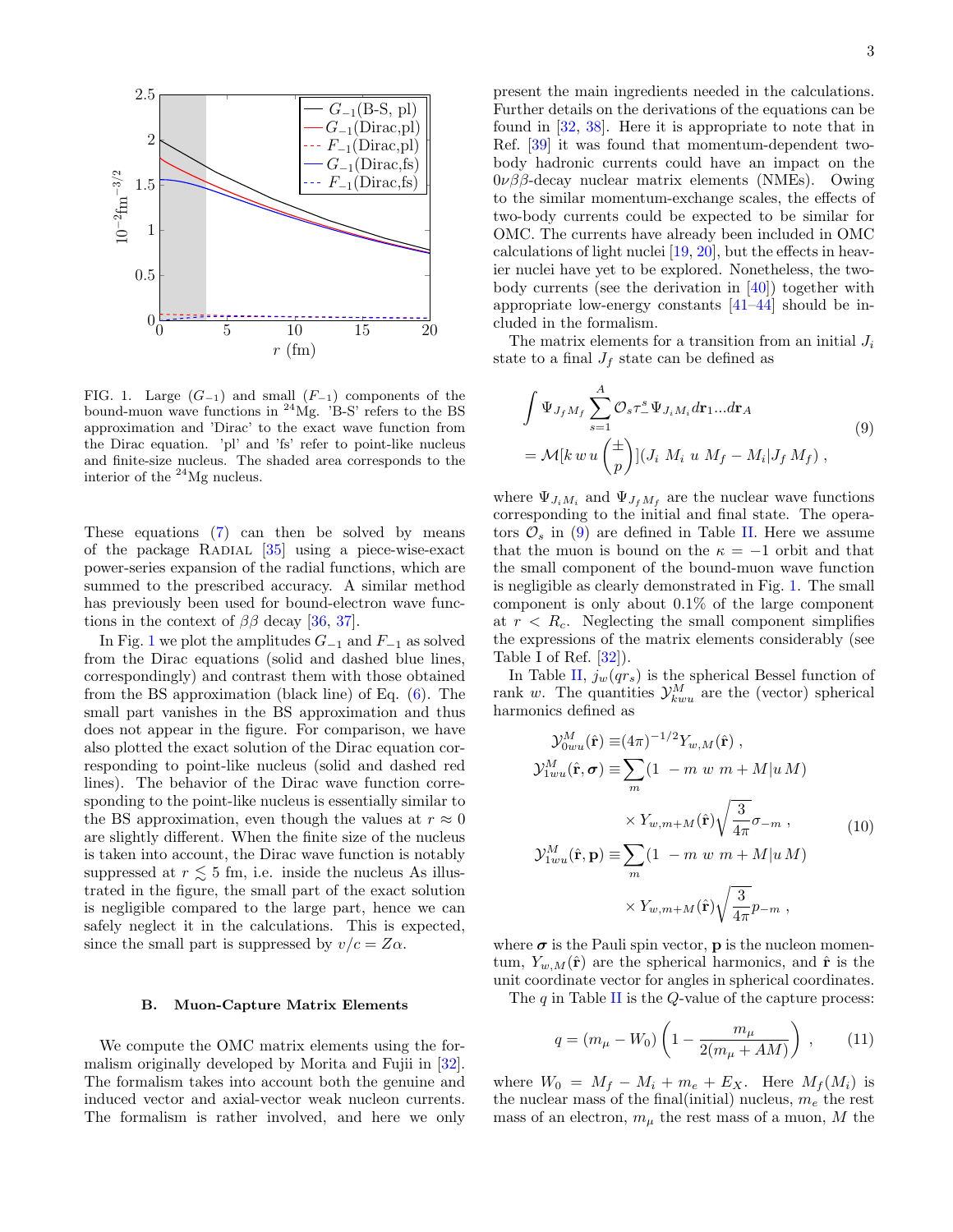<span id="page-3-0"></span>TABLE II. Definition of  $\mathcal{O}_s$  in Eq. [\(9\)](#page-2-1) for different OMC nuclear matrix elements (NMEs).

| NME                      | $\mathcal{O}_s$                                                                                                                                           |
|--------------------------|-----------------------------------------------------------------------------------------------------------------------------------------------------------|
| $\mathcal{M}[0 w u]$     | $j_w(qr_s)G_{-1}(r_s)\mathcal{Y}_{0mn}^{M_f-M_i}(\hat{\mathbf{r}}_s)\delta_{mn}$                                                                          |
| $\mathcal{M}[1 w u]$     | $j_w(qr_s)G_{-1}(r_s)\mathcal{Y}_{1,\text{out}}^{M_f-M_i}(\hat{\mathbf{r}}_s,\boldsymbol{\sigma}_s)$                                                      |
| $\mathcal{M}[0 w u \pm]$ | $\left[j_w(qr_s)G_{-1}(r_s) \mp \frac{1}{a}j_{w\mp 1}(qr_s)\frac{d}{dr_s}G_{-1}(r_s)\right]$ $\mathcal{Y}_{0wu}^{M_f-M_i}(\hat{\mathbf{r}}_s)\delta_{wu}$ |
| $\mathcal{M}[1 w u \pm]$ | $[j_w(qr_s)G_{-1}(r_s) \mp \frac{1}{g}j_{w\mp 1}(qr_s)\frac{d}{dr_s}G_{-1}(r_s)]\mathcal{Y}_{1wu}^{M_f-M_i}(\hat{\mathbf{r}}_s, \sigma_s)$                |
| $\mathcal{M}[0 w u p]$   | $i j_w(qr_s) G_{-1}(r_s) \mathcal{Y}_{0uu}^{Mf-M_i}(\hat{\mathbf{r}}_s) \boldsymbol{\sigma}_s \cdot \mathbf{p}_s \delta_{wu}$                             |
| $\mathcal{M}[1 w u p]$   | $i j_w(qr_s) G_{-1}(r_s) \mathcal{Y}_{1wu}^{M_f - M_i}(\hat{\mathbf{r}}_s, \mathbf{p}_s)$                                                                 |

average nucleon mass, and  $E_X$  the excitation energy of the final  $J^{\pi}$  state. At low excitation energies,  $W_0/m_{\mu} \ll$ 1, so the operators do not significantly depend on the excitation energy.

In NSM calculations, the matrix elements of Eq. [\(9\)](#page-2-1) are expressed in terms of reduced matrix elements:

$$
\mathcal{M}_{\mu} = \hat{J}_f^{-1} \sum_{pn} \mathcal{O}_{\mu, np} T_{J_f J_i, np}^u,
$$
\n(12)

where indices  $p$  and  $n$  label proton and neutron orbitals, respectively. Here  $T_{J_f J_i, np}^u$  is the one-body transition density (OBTD)

$$
T_{J_f J_i, np}^u = \frac{1}{\hat{u}} \langle J_f || [c_n^{\dagger} \tilde{c}_p]_u || J_i \rangle,
$$
  
\n
$$
\tilde{c}_p = (-1)^{j_p - m_p} c_p
$$
\n(13)

and we adopt the shorthand notation  $\mu = \left[kwu(\frac{+}{p})\right]$  for one-body transition matrix elements  $\mathcal{O}_{\mu, np}$ , corresponding to the operators given in Table [II.](#page-3-0) We evaluate these matrix elements in the harmonic oscillator (HO) basis.

#### C. Capture Rates

The capture rate for a transition from a  $J_i^{\pi}$  initial state to a  $J_f^{\pi}$  final state can be written as

$$
W = 2P \frac{2J_f + 1}{2J_i + 1} \left( 1 - \frac{q}{m_\mu + AM} \right) q^2 ,\qquad(14)
$$

with

<span id="page-3-3"></span>
$$
P = \frac{1}{2} \sum_{\kappa u} \left| A + B + C + D + E + F + G \right|^2, \qquad (15)
$$

where the quantities A-G depend on  $\kappa$  and  $u$  and are defined as

<span id="page-3-1"></span>
$$
A = g_V \mathcal{M}[0 l u] S_{0u}(\kappa) \delta_{lu} , \qquad (16)
$$

$$
B = g_A \mathcal{M}[1 \, l \, u] S_{1u}(\kappa) \,, \tag{17}
$$

$$
C = -\frac{g_V}{M} \mathcal{M} \left[ 1 \bar{l} \, u \, p \right] S'_{1u}(-\kappa) \;, \tag{18}
$$

$$
D = \sqrt{3} \frac{g \sqrt{q}}{2M} \left( \sqrt{\frac{\bar{l} + 1}{2\bar{l} + 3}} \mathcal{M} [0 \, \bar{l} + 1 \, u +] \delta_{\bar{l} + 1, u} + \sqrt{\frac{\bar{l}}{2\bar{l} - 1}} \mathcal{M} [0 \, \bar{l} - 1 \, u -] \delta_{\bar{l} - 1, u} \right) S'_{1u}(-\kappa) ,
$$
\n
$$
(19)
$$

$$
E = \sqrt{\frac{3}{2}} \left( \frac{g_V q}{M} \right) (1 + \mu_p - \mu_n) S'_{1u}(-\kappa)
$$
  
 
$$
\times \left( \sqrt{\bar{l} + 1} W (11 u \bar{l}; 1 \bar{l} + 1) \mathcal{M} [1 \bar{l} + 1 u + ] \right) + \sqrt{\bar{l}} W (11 u \bar{l}; 1 \bar{l} - 1) \mathcal{M} [1 \bar{l} - 1 u - ] \right),
$$
 (20)

 $\Big) \mathcal{M}[0 \bar{l} u p] S'_{0u}(-\kappa) \delta_{\bar{l}u} ,$  (21)

.

and

 $F = -\left(\frac{g_A}{M}\right)$ 

M

<span id="page-3-2"></span>
$$
G = \sqrt{\frac{1}{3}} \frac{q}{2M} (g_P - g_A) S'_{0u}(-\kappa) \delta_{\bar{l}u}
$$

$$
\times \left( \sqrt{\frac{\bar{l} + 1}{2\bar{l} + 1}} \mathcal{M}[\mathbf{1}\bar{l} + \mathbf{1}u +] + \sqrt{\frac{\bar{l}}{2\bar{l} + 1}} \mathcal{M}[\mathbf{1}\bar{l} - \mathbf{1}u -] \right)
$$
(22)

The  $W(\ldots)$  in Eqs. [\(16-](#page-3-1)[22\)](#page-3-2) are the usual Racah coefficients and the S's are geometric factors defined as

$$
S_{ku}(\kappa) = \begin{cases} \sqrt{2(2j+1)} W(\frac{1}{2} 1 j l; \frac{1}{2} u) \delta_{lw} , \text{ for } k = 1\\ \sqrt{\frac{2j+1}{2l+1}} \delta_{lw} , \text{ for } k = 0 \end{cases}
$$
(23)

and

$$
S'_{ku}(-\kappa) = \text{sgn}(\kappa)S_{ku}(-\kappa) , \qquad (24)
$$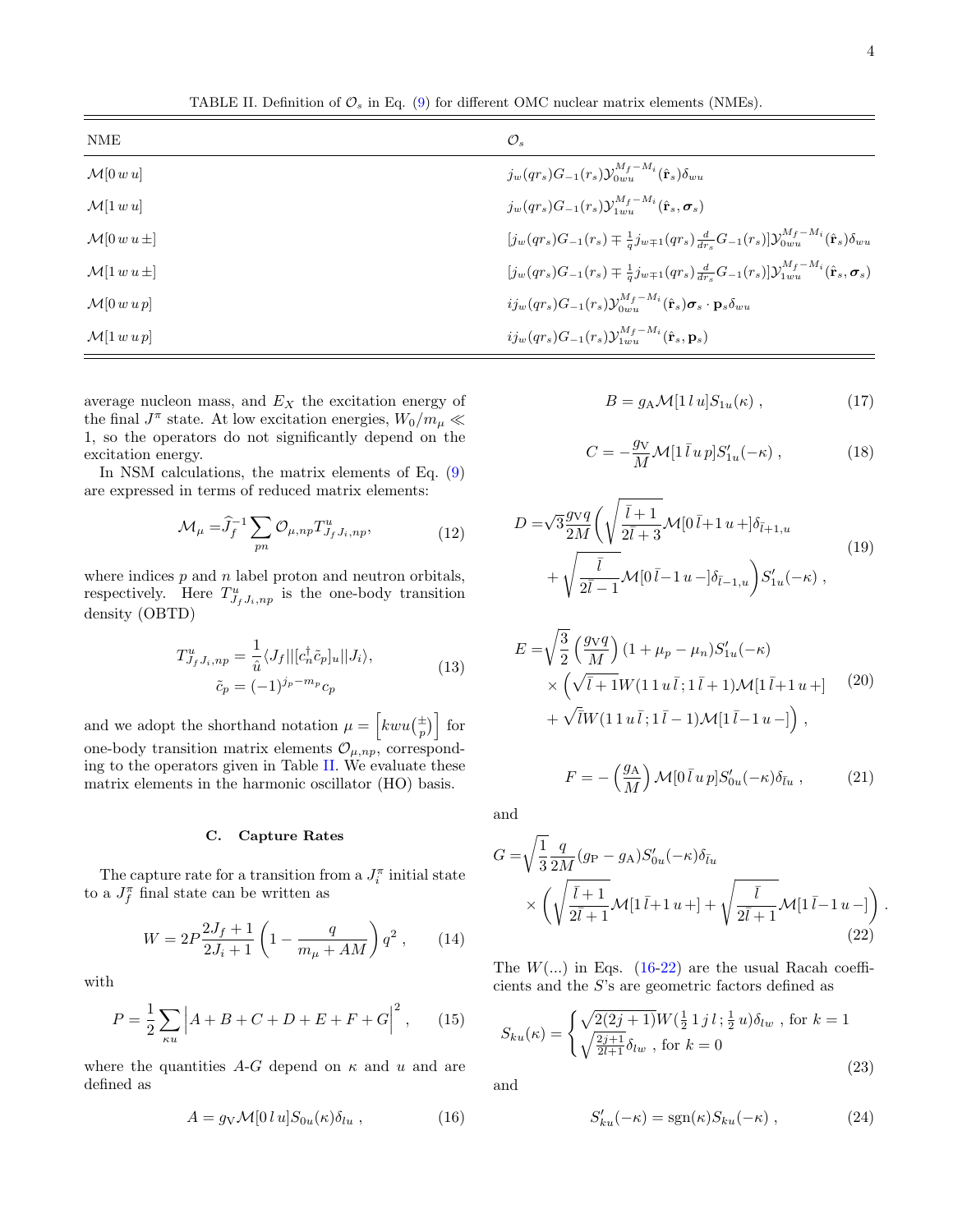where  $sgn(\kappa)$  is the sign of  $\kappa$ . The angular momenta l and  $\overline{l}$  correspond to  $\kappa$  and  $-\kappa$  respectively. We use the Goldberger-Treiman partially conserved axial-vectorcurrent (PCAC) value  $g_P/g_A = 6.8$  for the ratio of the pseudoscalar and axial-vector coupling strengths. For the axial-vector coupling we use the free-nucleon value  $g_A = 1.27$ . The explicit expressions for the P of Eq. [\(15\)](#page-3-3) containing all the next-to-leading order terms can be found e.g. in Ref. [\[38\]](#page-9-2). Note that in Ref. [\[32\]](#page-8-26) the terms of the order  $1/M^2$  were omitted from the explicit expressions for P.

### III. MANY-BODY METHODS

## A. Valence-space in-medium similarity renormalization group

In this work we use the ab initio VS-IMSRG [\[31,](#page-8-25) [45–](#page-9-7) [47\]](#page-9-8), to constructs a continuous (s-dependent) unitary transformation  $U(s)$ , to decouple an effective valencespace Hamiltonian  $U(s)HU^{\dagger}(s)$  from the full Hilbert space. In the VS-IMSRG, based on the exponential ansatz  $U(s) = e^{\Omega(s)}$  with the anti-Hermitian operator  $\Omega(s)$ , one finds  $\Omega(s)$  by solving the flow equation [\[48\]](#page-9-9):

<span id="page-4-0"></span>
$$
\frac{d\Omega}{ds} = \sum_{n=1}^{\infty} \frac{B_n}{n!} \text{ad}_{\Omega}^n(\eta), \quad \text{ad}_{\Omega}^n = [\Omega, \text{ad}_{\Omega}^{n-1}], \tag{25}
$$

with  $ad_{\Omega}^{0} = \eta$  and  $\Omega(0) = 0$ . The object  $\eta$  is known as the generator of the flow equation, and we use the arctangent generator in this work. With the same unitary transformation, any valence-space effective operator can be derived consistently [\[49\]](#page-9-10).

The actual calculation procedure is as follows. We begin from a nuclear Hamiltonian based on chiral effective field theory [\[50,](#page-9-11) [51\]](#page-9-12) expressed in the 13 major-shell HO space at the frequency 16 MeV. In the current study, the employed interaction is the two (NN) and three-nucleon  $(3N)$  force 1.8/2.0 (EM) [\[52,](#page-9-13) [53\]](#page-9-14), where the NN force is given at order  $N<sup>3</sup>LO$  and the 3N force at  $N<sup>2</sup>LO$ . This interaction has been shown to reproduce ground-state energies globally to the  $^{132}Sn$  region and beyond  $[54–56]$  $[54–56]$ , while generally giving too small radii [\[57\]](#page-9-17). For the 3N piece, due to memory limitations, we need to introduce an additional truncation  $E_{3\text{max}} = 24$  [\[56\]](#page-9-16) defined as the sum of the three-body HO quanta. Before solving the flow equation  $(25)$ , we optimize the single-particle orbitals through transformation to the Hartree-Fock (HF) basis. Since the evolution of the full 3N Hamiltonian in a realistic model space is challenging [\[58\]](#page-9-18), we employ the ensemble normal-ordering [\[30\]](#page-8-30) technique to capture 3N forces between valence nucleons.

During the VS-IMSRG evolution, all the operators are truncated at the two-body level, referred to as the VS-IMSRG(2) approximation. As a consequence, the originally one-body OMC operators have both one- and induced two-body terms:

$$
\overline{\mathcal{O}}_{\mu} = e^{\Omega(s)} \mathcal{O}_{\mu} e^{-\Omega(s)} \approx \overline{\mathcal{O}}_{\mu}^{(1)} + \overline{\mathcal{O}}_{\mu}^{(2)}
$$

Combining the consistently evolved operators and the one- and two-body transition density matrices, we compute the NMEs:

$$
\hat{J}_f \mathcal{M}_\mu \approx \sum_{pq} \overline{\mathcal{O}}_{\mu, pq}^{(1)} T_{J_f J_i, pq}^u
$$
\n
$$
+ \frac{1}{4} \sum_{pqrs} \sum_{J_{pq}J_{rs}} \overline{\mathcal{O}}_{\mu, pqrs}^{(2)J_{pq}J_{rs}} T_{J_f J_i, pqrs}^{J_{pq}J_{rs}} ,
$$
\n(26)

with the evolved OMC operator matrix elements  $\overline{O}_{\mu,\tau}^{(1)}$  $\mu$ ,  $pq$ and  $\overline{O}_{\mu,pqrs}^{(2)J_{pq}J_{rs}},$  and  $p, q, r$  and s running through all possible proton and neutron states. In addition to the OBTD  $T^u_{J_f J_i, pq}$ , the two-body transition density  $T^{J_{pq} J_{rs} u}_{J_f J_i, pqrs}$  is introduced as

$$
T_{J_f J_i, p q r s}^{J_{pq} J_{rs} u} = \frac{1}{\hat{u}} \langle J_f || [A_{pq, J_{pq}}^{\dagger} \tilde{A}_{rs, J_{rs}}]_u || J_i \rangle,
$$
  
\n
$$
A_{pq, J_{pq} M_{pq}}^{\dagger} = \frac{1}{\sqrt{1 + \delta_{pq}}} [c_p^{\dagger} c_q^{\dagger}]_{J_{pq} M_{pq}},
$$
  
\n
$$
\tilde{A}_{pq, J_{pq} M_{pq}} = \frac{1}{\sqrt{1 + \delta_{pq}}} [\tilde{c}_p \tilde{c}_q]_{J_{pq} - M_{pq}}.
$$
\n(27)

Note that  $\delta_{pq}$  indicates  $\delta_{npn_q} \delta_{lpl_q} \delta_{jpj_q} \delta_{t_{z,p}t_{z,q}}$  with the nodal quantum number, orbital angular momentum, total angular momentum, and label distinguishing proton and neutron, respectively. The flow equations are solved with imsrg++ code [\[59\]](#page-9-19), and the valence-space diagonalization and computation of the corresponding transition densities are performed with the KSHELL code [\[60\]](#page-9-20).

#### B. Nuclear Shell Model

We also compare the VS-IMSRG results with those of phenomenological NSM calculations performed using the NuShellX@MSU code  $[61]$  in the sd-shell with the USDB interaction [\[62\]](#page-9-22). The interaction is based on a renormalized G-matrix with two-body matrix elements adjusted to experimental binding and excitation energies of sd-shell nuclei. Hence, the interaction reproduces the spectroscopic properties of sd-shell nuclei well. As NSM is a phenomenological method, the fitted Hamiltonian and bare OMC operator are inconsistent. For the NSM calculations, we use a HO basis with frequency obtained from the Blomqvist-Molinari formula [\[63\]](#page-9-23)  $\hbar \omega = (45A^{-1/3} - 25A^{-2/3})$  MeV for evaluating the operator matrix elements. However, the single-particle basis is based on the USDB interaction and thereby differs from the HO basis. Furthermore, in the NSM we are restricted to the sd-shell, and contributions to OMC from outside the valence space are not accounted for with the bare transition operator.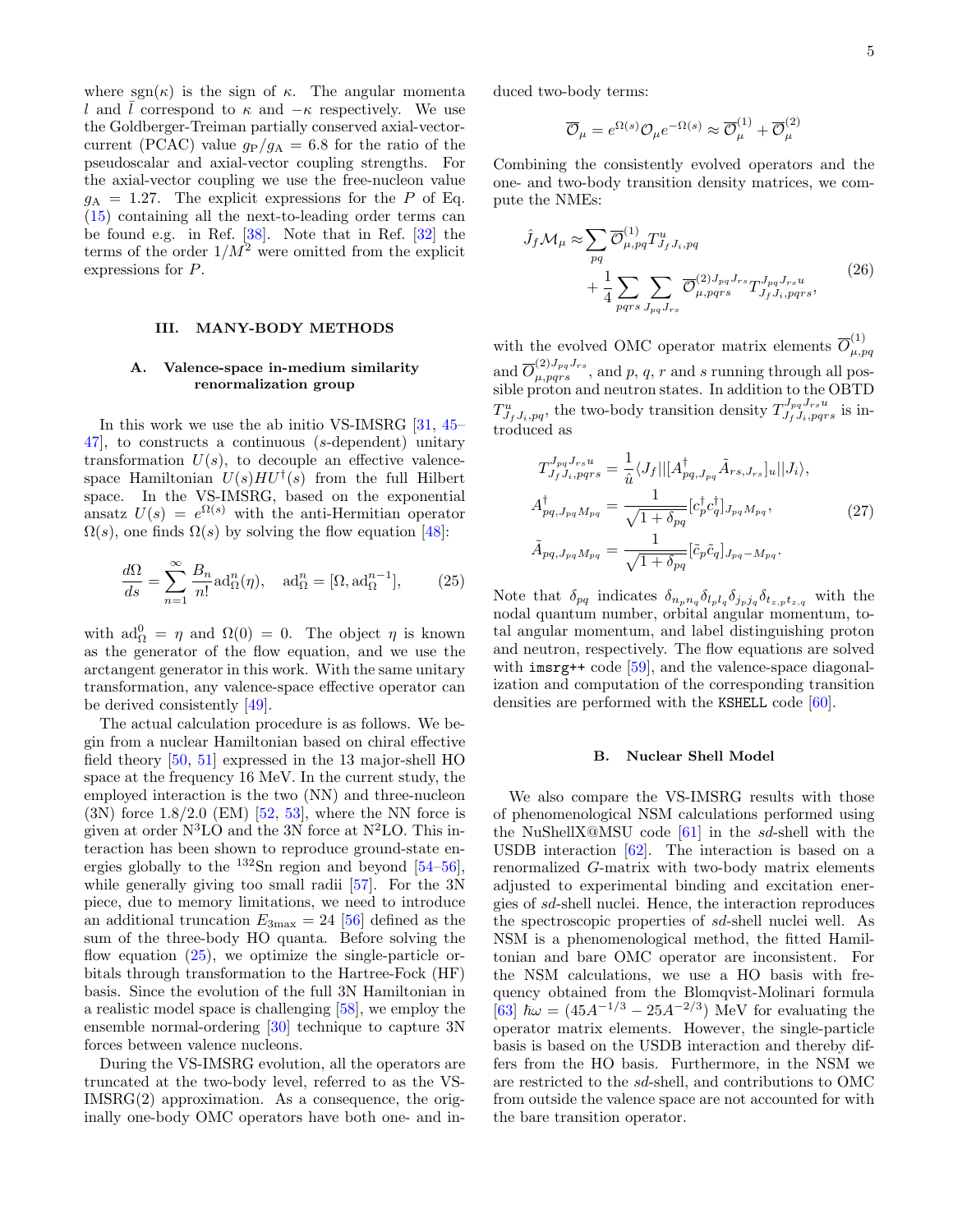

<span id="page-5-0"></span>FIG. 2. Nuclear matrix elements for the transitions  $\mu^- + 24Mg(0_{g.s.}^+) \rightarrow \nu_\mu + 24N a(J_i^{\pi})$  to a few lowest  $J^{\pi}$  states in  $^{24}$ Na. The dark bars are computed with the Dirac wave functions and the light bars with the BS approximation. Thus, the difference shows the finite-size effect. The matrix elements of the type  $\mathcal{M}[k w u p]$  – separated by the vertical dashed line – are given in  $\text{fm}^{-3/2}$ , while the rest are in units  $\text{fm}^{-1/2}$ . The NMEs in panel (f) are multiplied by 10.

### IV. RESULTS AND DISCUSSION

#### A. Nuclear Matrix Elements

In Fig. [2](#page-5-0) we show the computed OMC NMEs for the transitions to the lowest states in  $24$ Na. We compare the NMEs computed in the VS-IMSRG framework with those obtained in the NSM with the USDB interaction and OMC operators expressed in the HO basis. The  $q$ -values in the operators correspond to the experimental excitation energies. The 'HF' in the figures refers to the matrix elements calculated with the decoupled VS-IMSRG Hamiltonian and the operators evaluated in the Hartree-Fock basis (i.e. without consistent IMSRG evolution). Hence, the HF results do not contain the two-body induced terms in the VS-IMSRG procedure. The dark bars

for each framework are computed with the bound-muon wave function solved from the Dirac equation taking into account the finite size of the nucleus, whereas the light bars are computed with the BS point-like approximation introduced in Sec. [II A.](#page-1-4) Hence, the difference shows the effect coming from finite-size nucleus. Note that the momentum-dependent matrix elements of the type  $M[kwup]$  are given in units fm<sup>-3/2</sup> here, while the rest are given in units  $\text{fm}^{-1/2}$ .

The finite-size effect is rather consistent for all NMEs: taking this into account decreases the absolute value by 15 − 20%. The finite-size effect is slightly larger in the NMEs of the type  $[kwu+]$ , whereas the effect is somewhat less visible for [kwu−]. These small differences can be explained by the derivative terms in  $[kwu\pm]$  (see Table [II\)](#page-3-0) that are not present in the other matrix elements.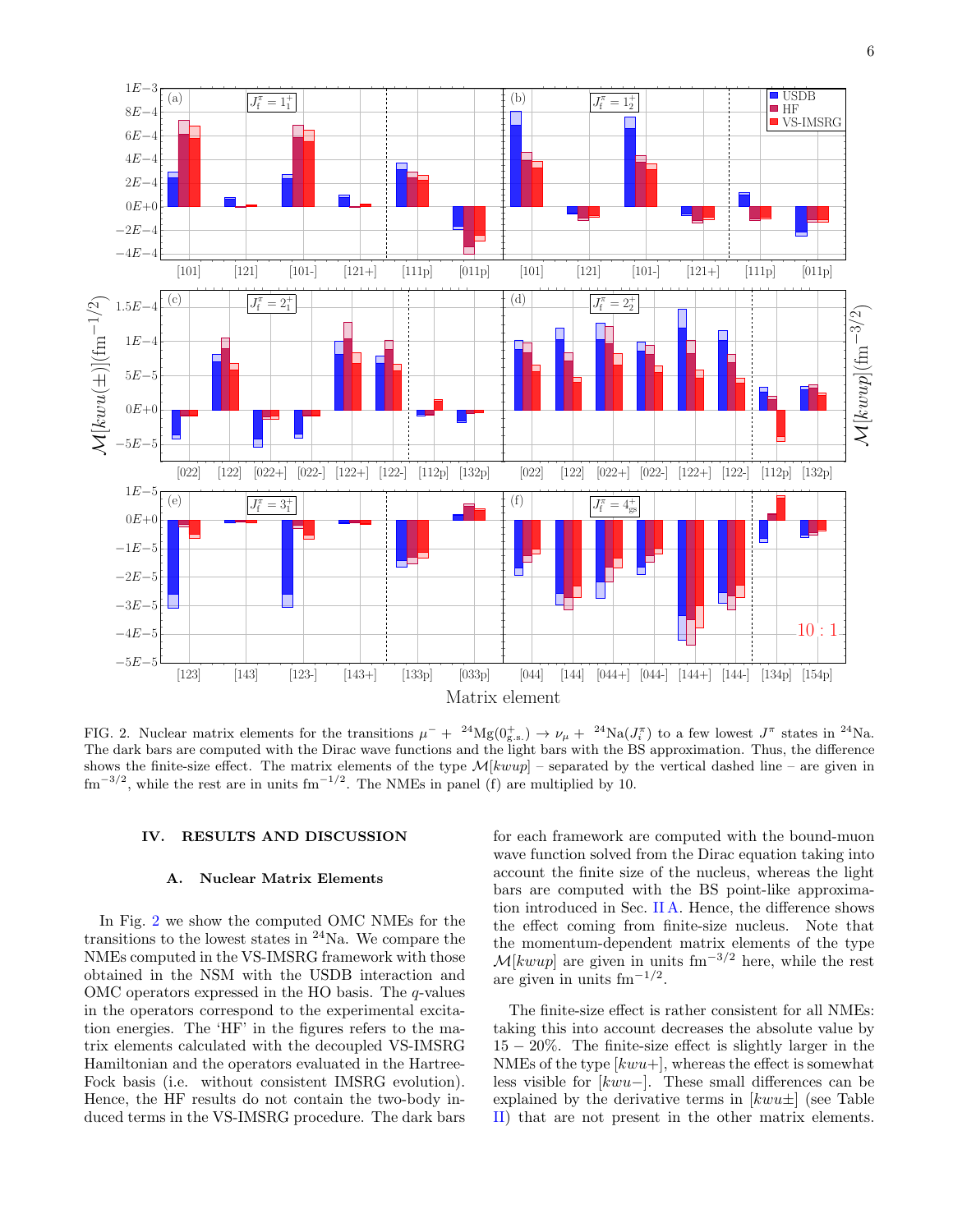<span id="page-6-0"></span>TABLE III. Ordinary muon capture rates to the low-lying states in <sup>24</sup>Na computed in the NSM and VS-IMSRG frameworks. The capture rates are computed with the Dirac (fs) bound-muon wave function (with the BS approximation).

| $J_i^{\pi}$                 |             | $E$ (MeV)   |                         | Rate $(1/s)$      |                 |  |  |  |
|-----------------------------|-------------|-------------|-------------------------|-------------------|-----------------|--|--|--|
|                             |             |             | Exp. NSM IMSRG          | NSM               | <b>IMSRG</b>    |  |  |  |
| $4_{\text{g.s.}}^{\dagger}$ | 0.0         | 0.0         | 0.0                     | 2.3(3.1)          | 1.6(2.3)        |  |  |  |
| $1^{+}$                     |             |             | $0.472$ $0.540$ $0.397$ | 3 278.5 (4 527)   | 18 077 (25 524) |  |  |  |
| $2^{+}_{1}$                 |             | 0.563 0.629 | 0.244                   | 755.9 (1 024)     | 390(535)        |  |  |  |
| $2^{+}_{2}$                 | 1.341 1.107 |             | 0.865                   | 2 447.4 (3 356)   | 813 (1 126)     |  |  |  |
| $3^{+}_{1}$                 |             | 1.345 1.338 | 0.915                   | 87.0 (123.0)      | 3.9(6.3)        |  |  |  |
|                             |             |             | 1.347 1.324 0.821       | 26 435.8 (36 013) | 6 235 (8 606)   |  |  |  |

Note that the finite-size effect on the matrix elements is similar to that on the wave function at  $r = 0$  in Fig. [1.](#page-2-0)

The 'HF' bars can be considered an intermediate step between the 'USDB' and 'VS-IMSRG' results. In most cases the 'HF' NMEs are closer to 'VS-IMSRG' than 'USDB'. This means that in most cases, transforming the OMC operators and including the two-body terms have a relatively small effect on the NMEs. However, particularly for transitions to  $2^{+}_{1,2}$  states, including the two-body term has a strong effect on the  $[112p]$  NME: including the two-body term in 'VS-IMSRG' changes the sign (see panels (c) and (d) in Fig. [2\)](#page-5-0). In order to further study the effects coming from the IMSRG transformation and the induced two-body part, we compare the 'USDB' NMEs against the one- and two-body parts and the total IMSRG matrix elements in Fig. [3](#page-10-0) in the Appendix. These figures confirm the perceptions mentioned above: the IMSRG two-body term indeed is sizeable but of the opposite sign especially in the case of the  $[112p]$  NME, as can be seen in panels (c) and (d) of Fig. [3.](#page-10-0) In addition, for the transition to  $4^+_{\text{g.s.}}$ , shown in panel (f) of Fig. [3,](#page-10-0) we see that the two-body term increases the value of the [134p] NME by  $\approx 50\%$ .

On the other hand, we note that using the VS-IMSRG wave functions instead of those of the NSM has a strong effect on the NMEs. This can be seen if we compare the 'USDB' bars with the 'HF' or 'VS-IMSRG'. This stems from the fact that in the VS-IMSRG calculations, the operators and excitations are derived consistently with the same unitary transformation, while in the NSM calculations, the excitations outside the valence space are implicitly accounted for by the effective interaction but the operator is not adjusted correspondingly. In order to distinguish effects coming from the different wave functions versus transforming the operator, we show the one-body parts of the NMEs obtained with different OBTD/operator combinations: we use either the USDB or the IMSRG OBTDs together with either the HO operator or the IMSRG-transformed operator. The results are given in Tables  $V-X$  $V-X$  in the Appendix. In most cases, the transformed operator does not significantly change the NME, while the OBTD has a more pronounced effect: in many cases the NMEs obtained with different

OBTDs are opposite in sign. Interestingly, the effect of the VS-IMSRG on the matrix element [101] (and [101−], which differs from [101] only by the small derivative term) is the opposite for the states  $1^+_1$  and  $1^+_2$ : where the VS-IMSRG result is larger than the USDB one for the first 1 <sup>+</sup> state, the situation is the opposite for the second 1<sup>+</sup> state. This is likely due to mixing of these two states.

# B. Capture Rates

Finally, in Table [III](#page-6-0) we give capture rates to the lowest states in <sup>24</sup>Na obtained from the calculated NMEs. We show the capture rates obtained with both the realistic bound-muon wave function as well as those with the BS pointlike-nucleus approximation. For each state we give the experimental and calculated excitation energies in addition to the corresponding capture rates obtained from the NSM and VS-IMSRG calculations. The capture rates obtained with the BS pointlike-nucleus approximation are shown in parentheses.

While excitation energies have a negligible direct impact on the capture rate through [\(11\)](#page-2-2), excitation energies are often used as an indirect probe of the quality of shell-model wave functions. In Table [III](#page-6-0) we see that the NSM better reproduces the experimental excitation energies than VS-IMSRG. This is expected, since the USDB interaction is tuned to reproduce the spectroscopic properties of sd-shell nuclei, whereas the 1.8/2.0 (EM) chiral Hamiltonian used in the VS-IMSRG is only fit to few-body data. Consequently, the possibility of overconstraining excitation energies (at the expense of observables like OMC, which are not included in the fit) means this proxy should not be given undue weight.

Comparing the obtained capture rates in columns 7-10 of Table [III](#page-6-0) we see that the OMC rates for the VS-IMSRG and the NSM show an overall consistent pattern for all states except the  $1^+$  states which seem to be interchanged between the two calculations. The only notable difference in the magnitudes of the OMC rates, excluding the  $1^+$ states, concerns the OMC to the  $3<sup>+</sup><sub>1</sub>$  state, with a factor of 20 difference.

Concerning the  $1^+$  states, the behavior of the matrix elements [101] and [101−] is reflected in the capture rates: VS-IMSRG predicts a notably larger rate to  $1<sup>+</sup><sub>1</sub>$  and a smaller rate to  $1^+_2$  compared to the NSM. This is reasonable since the [101] and [101−] NMEs are dominant for these transitions. The finite-size effect of the NMEs is shown to be rather constant, reducing the capture rates by  $30 - 40\%$ , keeping with the finite-size effect of the NMEs. This is also consistent with the scaling factor  $(Z_{\text{eff}}/Z)^4 = (10.69/12)^4 \approx 0.63$  (for <sup>24</sup>Mg) [\[26\]](#page-8-21) used in the previous studies to account for the finite-size effect.

Finally, we compare the computed capture rates to the 1 <sup>+</sup> and 2<sup>+</sup> states with the partial muon capture rates reported in Ref. [\[27\]](#page-8-22). They measured the direct (produced by muon-capture on the ground state of  $24Mg$  and indirect (produced by muon-capture on an excited state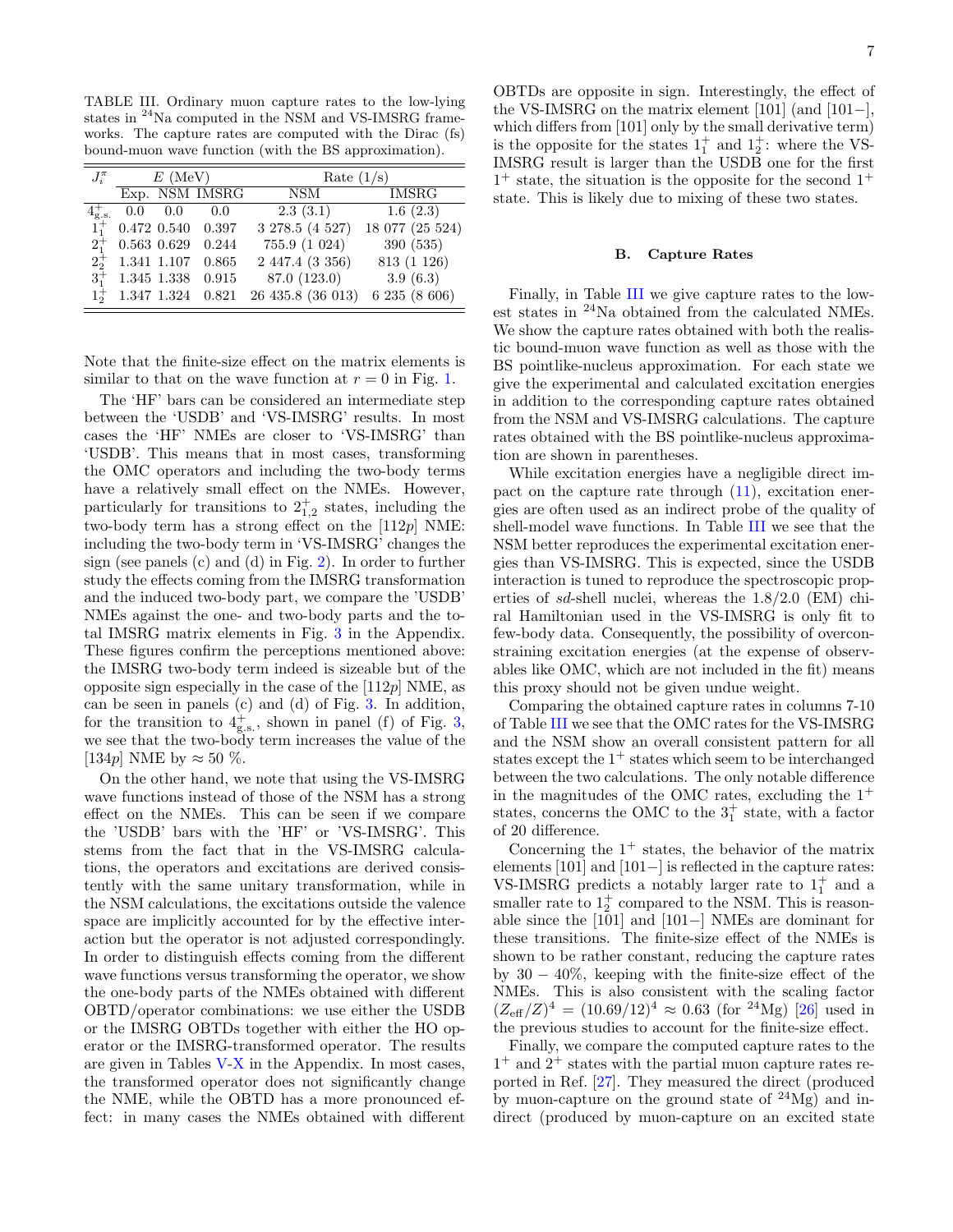<span id="page-7-0"></span>TABLE IV. Comparison between the computed capture rates and the experimental partial muon capture rates obtained from Ref. [\[27\]](#page-8-22) (see text) to the low-lying  $1^+$  and  $2^+$  states in <sup>24</sup>Na. The uncertainties of the summed rates are obtained by summing up uncertainties of individual capture rates. The computed rates correspond to the rounded values of Table [III.](#page-6-0)

| $J_i^{\pi}$ | $E_{\rm exp}$ (MeV) | Rate $(10^3 \frac{1}{s})$ |         |       |  |  |  |
|-------------|---------------------|---------------------------|---------|-------|--|--|--|
|             |                     | Exp.[27]                  | NSM     | IMSRG |  |  |  |
| $1^{+}$     | 0.472               | $21.0 \pm 6.6^{\rm a}$    | 3.3     | 18.1  |  |  |  |
| $1^{+}_{2}$ | 1.347               | $17.5 \pm 2.3$            | 26.4    | 6.2   |  |  |  |
| $Sum(1^+)$  |                     | $38.5 \pm 8.9$            | 29.7    | 24.3  |  |  |  |
| $2^{+}_{1}$ | 0.563               | $17.5 \pm 2.1$            | 0.8     | 0.4   |  |  |  |
| $2^{+}_{2}$ | 1.341               | $3.4 \pm 0.5$             | 2.4     | 0.8   |  |  |  |
| $Sum(2^+)$  |                     | $20.9 \pm 2.6$            | $3.2\,$ | 1.2   |  |  |  |

<sup>a</sup> Unidentified cascade feeding of the state is suspected.

of <sup>24</sup>Mg)  $\gamma$ -ray yields to a few low-lying states in <sup>24</sup>Na. The partial muon-capture rates can be obtained by multiplying the direct state yields by the appropriate total muon-capture rates [\[26\]](#page-8-21). The obtained values, together with the capture rates obtained in the present work, are tabulated in Table [IV.](#page-7-0) It should be noted, however, that obtaining the direct-state yields requires knowledge of cascade feeding, and only a small fraction of the  $\gamma$ -rays could be identified in Ref. [\[27\]](#page-8-22). Therefore all values could be slightly reduced following the discovery of more transitions. As for the  $1<sub>1</sub><sup>+</sup>$  state, the authors suspected that the cascade feeding was unidentified.

We note that while the capture rates to the lowest two 1 <sup>+</sup> states in Table [IV](#page-7-0) seem to be interchanged in the NSM and VS-IMSRG, the summed rates to these two states agree within 20%. Clearly both of the estimates are notably smaller than the experimental counterpart, which could be explained by potentially unidentified  $\gamma$ -rays. For the  $2^+$  states the differences are more prominent: the NSM- and VS-IMSRG-calculated summed rates disagree almost by a factor of three, while the experimental value is an order of magnitude larger than the computed values. Most of the difference appears to be coming from the capture rates to the  $2<sub>1</sub><sup>+</sup>$  state, where the theory predictions are  $\approx 20-40$  times smaller than the measured rate. The reason for this discrepancy is presently unknown, but will likely be illuminated by upcoming experiments.

# V. SUMMARY AND OUTLOOK

In this work, we study OMC on  $24$ Mg generating transitions to the lowest excited states in  $24$ Na. We calculate the NMEs based on Morita-Fujii muon-capture formalism and apply the VS-IMSRG ab initio framework to obtain consistent valence-space Hamiltonians and OMC operators. In addition, we use realistic bound-muon wave functions obtained from solving the Dirac equations where the finite size of the nucleus is taken into account. Finally, we calculate the capture rates to the lowest states in <sup>24</sup>Na with the obtained matrix elements and compare them against existing experimental data.

Comparing the VS-IMSRG results with those of the NSM, we see that explicitly including excitations outside the valence space in the form of the OBTDs generally has strong impact on the NMEs, while the effect coming from consistent transformation of the OMC operators is less significant, with a few exceptions. While we anticipate including IMSRG(3) level corrections to the operators would have a minor influence on the NMEs, such corrections to the effective valence-space Hamiltonian could be important. The VS-IMSRG-computed capture rates are generally smaller than the rates computed in NSM, but the rates to the first and second  $1^+$  states seem to be interchanged, which is partly explained by the mixing of these two states. Comparing with experimental data, we notice that the obtained capture rates are generally smaller than the experimental rates; while the agreement is reasonable for the total transition rate to the  $1^+$  states, both the NSM and VS-IMSRG underestimate the total rate to the  $2^+$  states. The discrepancy could be partly explained by uncertainties in the experimental data, but future measurements will help shed light on this.

The present work serves as the first step towards a systematic ab initio treatment of OMC on nuclei. While the results, compared with NSM results and available data, look promising, it remains as a future task to study further theoretical improvements such as including the small component of the bound-muon wave function, two-body hadronic currents and some approximate IMSRG(3)-level corrections. We are currently extending these studies to all nuclei relevant for upcoming experiments, with the ultimate goal to compare the obtained partial capture rates with experimental data to shed light on effective values of the couplings  $g_A$  and  $g_P$  at momentum-exchange  $q \sim 100$  MeV. This momentum regime is highly relevant for  $0\nu\beta\beta$  decay and thus OMC calculations may help constrain uncertainties related to emerging ab initio predictions of  $0\nu\beta\beta$  decay [\[64](#page-9-24)[–66\]](#page-9-25).

## ACKNOWLEDGMENTS

We thank J. Menéndez for helpful discussions. This work was supported by the Finnish Cultural Foundation grant No. 00210067, NSERC under grants SAPIN-2018- 00027 and RGPAS-2018-522453, the Arthur B. McDonald Canadian Astroparticle Physics Research Institute, the US Department of Energy (DOE) under contract DE-FG02-97ER41014, and Academy of Finland (Grant Nos. 314733, 320062 and 318043). TRIUMF receives funding via a contribution through the National Research Council of Canada. Computations were performed with an allocation of computing resources on Cedar at WestGrid and Compute Canada, and on the Oak Cluster at TRIUMF managed by the University of British Columbia department of Advanced Research Computing (ARC).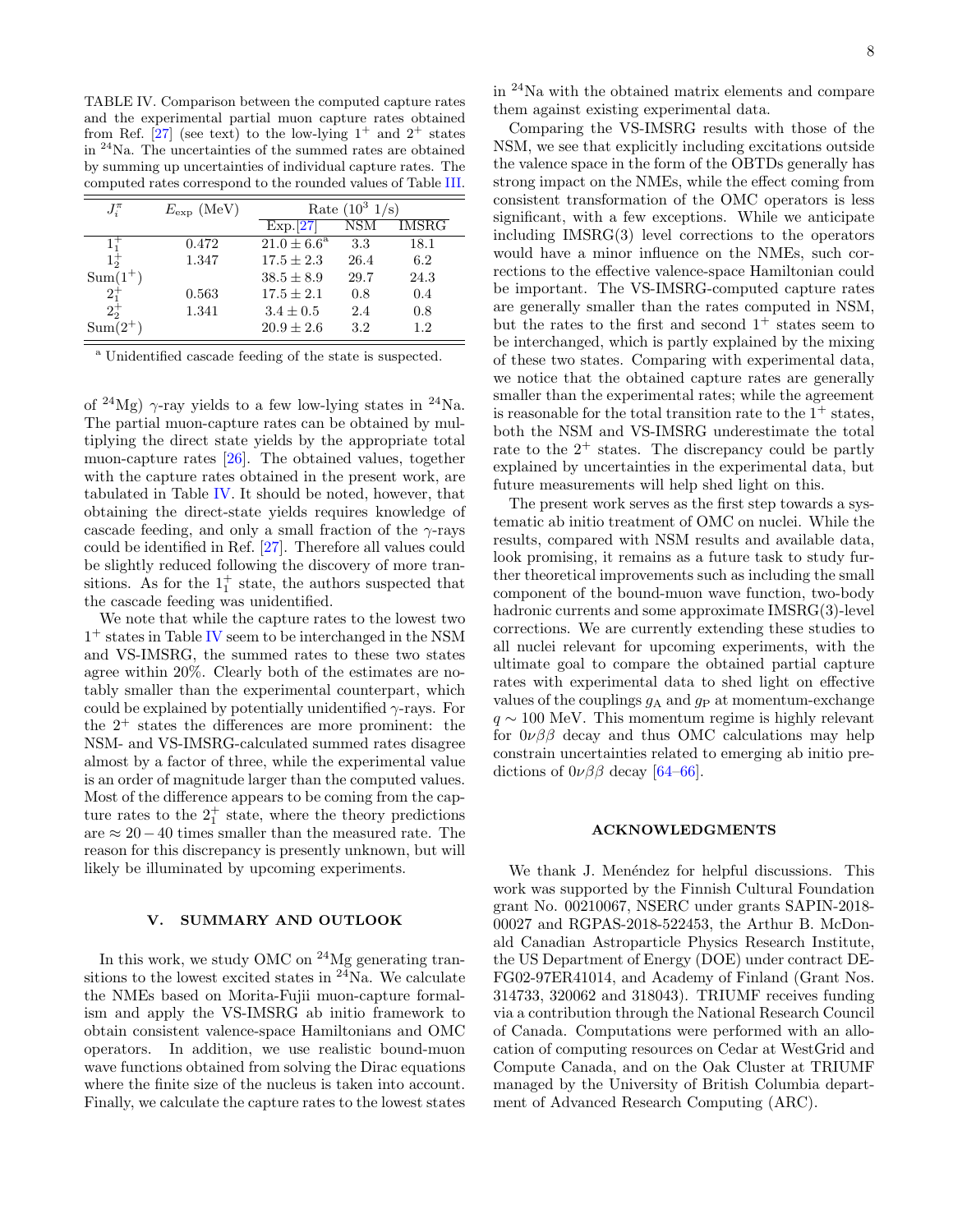- <span id="page-8-0"></span>[1] M. Kortelainen and J. Suhonen, Nuclear muon capture as a powerful probe of double-beta decays in light nuclei, [J. Phys. G: Nucl. Part. Phys.](https://doi.org/10.1088/0954-3899/30/12/017) 30, 2003 (2004).
- <span id="page-8-1"></span>[2] M. Kortelainen and J. Suhonen, Ordinary muon capture as a probe of virtual transitions of decay, [Europhys. Lett.](https://doi.org/10.1209/epl/i2002-00401-5) 58[, 666 \(2002\).](https://doi.org/10.1209/epl/i2002-00401-5)
- <span id="page-8-2"></span>[3] I. S. Towner, Quenching of spin matrix elements in nuclei, Phys. Rep. 155[, 263 \(1987\).](https://doi.org/10.1016/0370-1573(87)90138-4)
- <span id="page-8-3"></span>[4] P. Gysbers, G. Hagen, J. D. Holt, G. R. Jansen, T. D. Morris, P. Navrátil, T. Papenbrock, S. Quaglioni, A. Schwenk, S. R. Stroberg, and K. A. Wendt, Discrepancy between experimental and theoretical  $\beta$ -decay rates resolved from first principles, [Nature Phys.](https://doi.org/10.1038/s41567-019-0450-7) 15, 428–431 [\(2019\).](https://doi.org/10.1038/s41567-019-0450-7)
- <span id="page-8-4"></span>[5] V. A. Andreev, T. I. Banks, R. M. Carey, T. A. Case, S. M. Clayton, K. M. Crowe, J. Deutsch, J. Egger, S. J. Freedman, V. A. Ganzha, et al., Measurement of muon capture on the proton to 1% precision and determination of the pseudoscalar coupling  $g_p$ , [Phys. Rev. Lett.](https://doi.org/10.1103/PhysRevLett.110.012504) 110, [012504 \(2013\).](https://doi.org/10.1103/PhysRevLett.110.012504)
- <span id="page-8-5"></span>[6] T. Siiskonen, J. Suhonen, and M. Hjorth-Jensen, Towards the solution of the  $C_{P}/C_{A}$  anomaly in shell-model calculations of muon capture, Phys. Rev. C 59[, R1839 \(1999\).](https://doi.org/10.1103/PhysRevC.59.R1839)
- [7] M. Kortelainen, M. Aunola, T. Siiskonen, and J. Suhonen, Mean-field effects on muon-capture observables, [J.](https://doi.org/10.1088/0954-3899/26/2/103) [Phys. G: Nucl. Part. Phys.](https://doi.org/10.1088/0954-3899/26/2/103) 26, L33 (2000).
- <span id="page-8-6"></span>[8] T. Siiskonen, M. Hjorth-Jensen, and J. Suhonen, Renormalization of the weak hadronic current in the nuclear medium, Phys. Rev. C 63[, 055501 \(2001\).](https://doi.org/10.1103/PhysRevC.63.055501)
- <span id="page-8-7"></span>[9] H. Fearing, R. Lewis, N. Mobed, and S. Scherer, Muon capture by a proton in heavy baryon chiral perturbation theory, [Phys. Rev. D](https://doi.org/10.1103/PhysRevD.56.1783) 56, 1783 (1997).
- [10] S. Ando and D.-P. Min, Radiative muon capture in heavy baryon chiral perturbation theory, [Phys. Lett. B](https://doi.org/10.1016/S0370-2693(97)01367-1) 417, 177 [\(1998\).](https://doi.org/10.1016/S0370-2693(97)01367-1)
- <span id="page-8-8"></span>[11] T. Meissner, F. Myhrer, and K. Kubodera, Radiative muon capture by a proton in chiral perturbation theory, [Phys. Lett. B](https://doi.org/10.1016/S0370-2693(97)01330-0) 416, 36 (1998).
- <span id="page-8-9"></span>[12] D. F. Measday, The nuclear physics of muon capture, Phys. Rep. 354[, 243 \(2001\).](https://doi.org/10.1016/S0370-1573(01)00012-6)
- <span id="page-8-10"></span>[13] T.Siiskonen, J.Suhonen, V.A.Kuz'min, and T.V.Tetereva, Shell-model study of partial muoncapture rates in light nuclei, [Nucl. Phys. A](https://doi.org/10.1016/S0375-9474(98)00182-1) 635, 446 [\(1998\).](https://doi.org/10.1016/S0375-9474(98)00182-1)
- <span id="page-8-11"></span>[14] T. Suzuki, S. Chiba, T. Yoshida, K. Takahashi, and H. Umeda, Neutrino-nucleus reactions on <sup>16</sup>O based on new shell-model hamiltonians, [Phys. Rev. C](https://doi.org/10.1103/PhysRevC.98.034613) 98, 034613  $(2018)$
- <span id="page-8-12"></span>[15] P. G. Giannaka and T. S. Kosmas, Detailed description of exclusive muon capture rates using realistic two-body forces, Phys. Rev. C 92[, 014606 \(2015\).](https://doi.org/10.1103/PhysRevC.92.014606)
- [16] L. Jokiniemi and J. Suhonen, Muon-capture strength functions in intermediate nuclei of  $0\nu\beta\beta$  decays, [Phys.](https://doi.org/10.1103/PhysRevC.100.014619) Rev. C 100[, 014619 \(2019\).](https://doi.org/10.1103/PhysRevC.100.014619)
- [17] F. Šimkovic, R. Dvornický, and P. Vogel, Muon capture rates: Evaluation within the quasiparticle random phase approximation, Phys. Rev. C 102[, 034301 \(2020\).](https://doi.org/10.1103/PhysRevC.102.034301)
- <span id="page-8-13"></span>[18] M. Ciccarelli, F. Minato, and T. Naito, Theoretical study of nb isotope productions by muon capture reaction on  $100$ Mo, Phys. Rev. C 102[, 034306 \(2020\).](https://doi.org/10.1103/PhysRevC.102.034306)
- <span id="page-8-14"></span>[19] A. Lovato, N. Rocco, and R. Schiavilla, Muon capture in

nuclei: An ab initio approach based on Green's function Monte Carlo methods, Phys. Rev. C 100[, 035502 \(2019\).](https://doi.org/10.1103/PhysRevC.100.035502)

- <span id="page-8-15"></span>[20] G. B. King, S. Pastore, M. Piarulli, and R. Schiavilla, Partial muon capture rates in  $A = 3$  and  $A = 6$  nuclei with chiral effective field theory (2021),  $arXiv:2111.11360$ [\[nucl-th\].](https://arxiv.org/abs/2111.11360)
- <span id="page-8-16"></span>[21] L. Jokiniemi, J. Suhonen, H. Ejiri, and I. H. Hashim, Pinning down the strength function for ordinary muon capture on  $^{100}$ Mo, [Phys. Lett. B](https://doi.org/10.1016/j.physletb.2019.05.037) 794, 143 (2019).
- <span id="page-8-17"></span>[22] I. H. Hashim, H. Ejiri, T. Shima, K. Takahisa, A. Sato, Y. Kuno, K. Ninomiya, N. Kawamura, and Y. Miyake, Muon capture reaction on <sup>100</sup>Mo to study the nuclear response for double- $\beta$  decay and neutrinos of astrophysics origin, Phys. Rev. C 97[, 014617 \(2018\).](https://doi.org/10.1103/PhysRevC.97.014617)
- <span id="page-8-18"></span>[23] D. Zinatulina, V. Brudanin, V. Egorov, C. Petitjean, M. Shirchenko, J. Suhonen, and I. Yutlandov, Ordinary muon capture studies for the matrix elements in  $\beta\beta$  decay, Phys. Rev. C 99[, 024327 \(2019\).](https://doi.org/10.1103/PhysRevC.99.024327)
- <span id="page-8-19"></span>[24] S. R. Stroberg, H. Hergert, J. D. Holt, S. K. Bogner, and A. Schwenk, Ground and excited states of doubly openshell nuclei from ab initio valence-space Hamiltonians, Phys. Rev. C 93[, 051301 \(2016\).](https://doi.org/10.1103/PhysRevC.93.051301)
- <span id="page-8-20"></span>[25] S. J. Novario, G. Hagen, G. R. Jansen, and T. Papenbrock, Charge radii of exotic neon and magnesium isotopes, Phys. Rev. C 102[, 051303 \(2020\).](https://doi.org/10.1103/PhysRevC.102.051303)
- <span id="page-8-21"></span>[26] T. Suzuki, D. F. Measday, and J. P. Roalsvig, Total nuclear capture rates for negative muons, [Phys. Rev. C](https://doi.org/10.1103/PhysRevC.35.2212) 35, [2212 \(1987\).](https://doi.org/10.1103/PhysRevC.35.2212)
- <span id="page-8-22"></span>[27] T. P. Gorringe, D. S. Armstrong, S. Arole, M. Boleman, E. Gete, V. Kuzmin, B. A. Moftah, R. Sedlar, T. J. Stocki, and T. Tetereva, Measurement of partial muon capture rates in  $1s - 0d$  shell nuclei, [Phys. Rev. C](https://doi.org/10.1103/PhysRevC.60.055501) 60, [055501 \(1999\).](https://doi.org/10.1103/PhysRevC.60.055501)
- <span id="page-8-23"></span>[28] V. V. Belov, V. B. Brudanin, K. N. Gusev, V. G. Egorov, I. V. Zhitnikov, D. R. Zinatulina, S. V. Kazartsev, N. S. Rumyantseva, E. A. Shevchik, M. V. Shirchenko, Y. A. Shitov, and M. V. Fomina, Construction of the Gaseous and Solid-State Targets for the Muon Capture Measuring System in <sup>130</sup>Xe, <sup>82</sup>Kr, and <sup>24</sup>Mg, [Phys. Part. Nuclei](https://doi.org/10.1134/S1547477120060047) Lett. 17[, 848–855 \(2020\).](https://doi.org/10.1134/S1547477120060047)
- <span id="page-8-24"></span>[29] H. Hergert, S. K. Bogner, T. D. Morris, A. Schwenk, and K. Tsukiyama, The In-Medium Similarity Renormalization Group: A Novel Ab Initio Method for Nuclei, [Phys.](https://doi.org/10.1016/j.physrep.2015.12.007) Rept. 621[, 165 \(2016\).](https://doi.org/10.1016/j.physrep.2015.12.007)
- <span id="page-8-30"></span>[30] S. R. Stroberg, A. Calci, H. Hergert, J. D. Holt, S. K. Bogner, R. Roth, and A. Schwenk, Nucleus-Dependent Valence-Space Approach to Nuclear Structure, [Phys.](https://doi.org/10.1103/PhysRevLett.118.032502) Rev. Lett. 118[, 032502 \(2017\).](https://doi.org/10.1103/PhysRevLett.118.032502)
- <span id="page-8-25"></span>[31] S. R. Stroberg, H. Hergert, S. K. Bogner, and J. D. Holt, Nonempirical Interactions for the Nuclear Shell Model: An Update, [Annu. Rev. Nucl. Part. Sci.](https://doi.org/10.1146/annurev-nucl-101917-021120) 69, 307 (2019).
- <span id="page-8-26"></span>[32] M. Morita and A. Fujii, Theory of Allowed and Forbidden Transitions in Muon Capture Reactions, [Phys. Rev.](https://doi.org/10.1103/PhysRev.118.606) 118, [606 \(1960\).](https://doi.org/10.1103/PhysRev.118.606)
- <span id="page-8-27"></span>[33] H. A. Bethe and E. E. Salpeter, *[Quantum Mechanics](https://doi.org/10.1007/978-3-662-12869-5)* [of One- and Two-Electron Atoms](https://doi.org/10.1007/978-3-662-12869-5) (Academic Press Inc., New York, 1959).
- <span id="page-8-28"></span>[34] L. Jokiniemi, J. Kotila, and J. Suhonen, Comparative Analysis of Nuclear Matrix Elements of  $0\nu\beta^+\beta^+$  Decay and Muon Capture in  $^{106}$ Cd, [Front. Phys.](https://doi.org/10.3389/fphy.2021.652536) **9**, 142 (2021).
- <span id="page-8-29"></span>[35] F. Salvat, J. Fernández-Varea, and W. Williamson Jr.,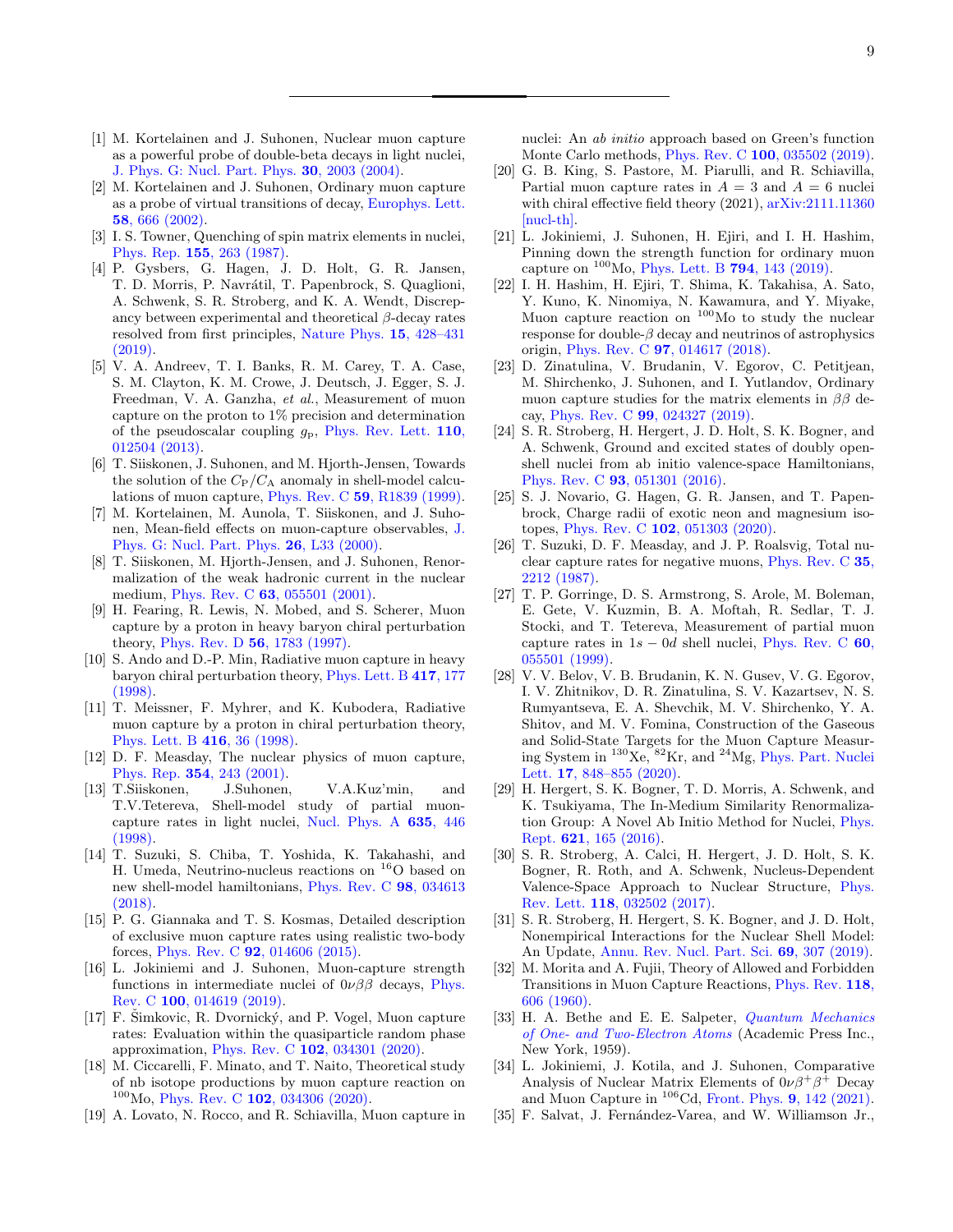10

Accurate numerical solution of the radial Schrödinger and Dirac wave equations, [Comput. Phys. Commun.](https://doi.org/10.1016/0010-4655(95)00039-I) 90, [151 \(1995\).](https://doi.org/10.1016/0010-4655(95)00039-I)

- <span id="page-9-0"></span>[36] J. Kotila and F. Iachello, Phase-space factors for double- $\beta$  decay, Phys. Rev. C 85[, 034316 \(2012\).](https://doi.org/10.1103/PhysRevC.85.034316)
- <span id="page-9-1"></span>[37] J. Kotila and F. Iachello, Phase space factors for  $0\nu\beta^+\beta^+$ decay and competing modes of double- $\beta$  decay, [Phys.](https://doi.org/10.1103/PhysRevC.87.024313) Rev. C 87[, 024313 \(2013\).](https://doi.org/10.1103/PhysRevC.87.024313)
- <span id="page-9-2"></span>[38] L. Jokiniemi, Probing neutrinoless double-beta decay by charge-exchange reactions and muon capture, Ph.D. thesis, University of Jyväskylä, JYU Dissertations 288 (2020), URN:ISBN:978-951-39-8304-8.
- <span id="page-9-3"></span>[39] J. Menéndez, D. Gazit, and A. Schwenk, Chiral Two-Body Currents in Nuclei: Gamow-Teller Transitions and Neutrinoless Double-Beta Decay, [Phys. Rev. Lett.](https://doi.org/10.1103/PhysRevLett.107.062501) 107, [062501 \(2011\).](https://doi.org/10.1103/PhysRevLett.107.062501)
- <span id="page-9-4"></span>[40] M. Hoferichter, P. Klos, and A. Schwenk, Chiral power counting of one- and two-body currents in direct detection of dark matter, [Phys. Lett. B](https://doi.org/10.1016/j.physletb.2015.05.041) 746, 410 (2015).
- <span id="page-9-5"></span>[41] S. Pastore, L. Girlanda, R. Schiavilla, M. Viviani, and R. B. Wiringa, Electromagnetic currents and magnetic moments in chiral effective field theory ( $\chi$ EFT), [Phys.](https://doi.org/10.1103/PhysRevC.80.034004) Rev. C 80[, 034004 \(2009\).](https://doi.org/10.1103/PhysRevC.80.034004)
- [42] A. Baroni, L. Girlanda, S. Pastore, R. Schiavilla, and M. Viviani, Nuclear axial currents in chiral effective field theory, Phys. Rev. C 93[, 015501 \(2016\);](https://doi.org/10.1103/PhysRevC.93.015501) Errata:, [Phys.](https://doi.org/10.1103/PhysRevC.93.049902) Rev. C 93[, 049902 \(2016\);](https://doi.org/10.1103/PhysRevC.93.049902) [Phys. Rev. C](https://doi.org/10.1103/PhysRevC.95.059901) 95, 059901 [\(2017\).](https://doi.org/10.1103/PhysRevC.95.059901)
- [43] H. Krebs, E. Epelbaum, and U.-G. Meißner, Nuclear axial current operators to fourth order in chiral effective field theory, Ann. Phys. 378[, 317 \(2017\).](https://doi.org/10.1016/j.aop.2017.01.021)
- <span id="page-9-6"></span>[44] H. Krebs, E. Epelbaum, and U.-G. Meißner, Nuclear electromagnetic currents to fourth order in chiral effective field theory, [Few-Body Syst.](https://doi.org/10.1007/s00601-019-1500-5)  $60$ , 31 (2019).
- <span id="page-9-7"></span>[45] K. Tsukiyama, S. K. Bogner, and A. Schwenk, In-medium similarity renormalization group for open-shell nuclei, Phys. Rev. C 85[, 061304 \(2012\).](https://doi.org/10.1103/PhysRevC.85.061304)
- [46] S. K. Bogner, H. Hergert, J. D. Holt, A. Schwenk, S. Binder, A. Calci, J. Langhammer, and R. Roth, Nonperturbative Shell-Model Interactions from the In-Medium Similarity Renormalization Group, [Phys. Rev.](https://doi.org/10.1103/PhysRevLett.113.142501) Lett. 113[, 142501 \(2014\).](https://doi.org/10.1103/PhysRevLett.113.142501)
- <span id="page-9-8"></span>[47] T. Miyagi, S. R. Stroberg, J. D. Holt, and N. Shimizu, Ab initio multishell valence-space Hamiltonians and the island of inversion, Phys. Rev. C 102[, 034320 \(2020\).](https://doi.org/10.1103/PhysRevC.102.034320)
- <span id="page-9-9"></span>[48] T. D. Morris, N. M. Parzuchowski, and S. K. Bogner, Magnus expansion and in-medium similarity renormalization group, Phys. Rev. C 92[, 034331 \(2015\).](https://doi.org/10.1103/PhysRevC.92.034331)
- <span id="page-9-10"></span>[49] N. M. Parzuchowski, S. R. Stroberg, P. Navrátil, H. Hergert, and S. K. Bogner, Ab initio electromagnetic observables with the in-medium similarity renormalization group, Phys. Rev. C 96[, 034324 \(2017\).](https://doi.org/10.1103/PhysRevC.96.034324)
- <span id="page-9-11"></span>[50] E. Epelbaum, H.-W. Hammer, and U.-G. Meißner, Modern Theory of Nuclear Forces, [Rev. Mod. Phys.](https://doi.org/https://doi.org/10.1103/RevModPhys.81.1773) 81, 1773  $(2009).$
- <span id="page-9-12"></span>[51] R. Machleidt and D. R. Entem, Chiral effective field theory and nuclear forces, [Phys. Rep.](https://doi.org/10.1016/j.physrep.2011.02.001) 503, 1 (2011).
- <span id="page-9-13"></span>[52] K. Hebeler, S. K. Bogner, R. J. Furnstahl, A. Nogga, and A. Schwenk, Improved nuclear matter calculations from chiral low-momentum interactions, [Phys. Rev. C](https://doi.org/10.1103/PhysRevC.83.031301) 83[, 031301 \(2011\).](https://doi.org/10.1103/PhysRevC.83.031301)
- <span id="page-9-14"></span>[53] J. Simonis, S. R. Stroberg, K. Hebeler, J. D. Holt, and A. Schwenk, Saturation with chiral interactions and consequences for finite nuclei, [Phys. Rev. C](https://doi.org/10.1103/PhysRevC.96.014303) 96, 014303

[\(2017\).](https://doi.org/10.1103/PhysRevC.96.014303)

- <span id="page-9-15"></span>[54] T. D. Morris, J. Simonis, S. R. Stroberg, C. Stumpf, G. Hagen, J. D. Holt, G. R. Jansen, T. Papenbrock, R. Roth, and A. Schwenk, Structure of the lightest tin isotopes, [Phys. Rev. Lett.](https://doi.org/10.1103/PhysRevLett.120.152503) 120, 152503 (2018).
- [55] S. R. Stroberg, J. D. Holt, A. Schwenk, and J. Simonis, Ab Initio Limits of Atomic Nuclei, [Phys. Rev. Lett.](https://doi.org/10.1103/PhysRevLett.126.022501) 126, [022501 \(2021\).](https://doi.org/10.1103/PhysRevLett.126.022501)
- <span id="page-9-16"></span>[56] T. Miyagi, S. R. Stroberg, P. Navrátil, K. Hebeler, and J. D. Holt, Converged ab initio calculations of heavy nuclei (2021), [arXiv:2104.04688 \[nucl-th\].](https://arxiv.org/abs/2104.04688)
- <span id="page-9-17"></span>[57] R. de Groote et al., Measurement and microscopic description of odd-even staggering of charge radii of exotic copper isotopes, [Nature Phys.](https://doi.org/10.1038/s41567-020-0868-y) 16, 620 (2020).
- <span id="page-9-18"></span>[58] M. Heinz, A. Tichai, J. Hoppe, K. Hebeler, and A. Schwenk, In-medium similarity renormalization group with three-body operators, [Phys. Rev. C](https://doi.org/10.1103/PhysRevC.103.044318) 103, 044318 [\(2021\).](https://doi.org/10.1103/PhysRevC.103.044318)
- <span id="page-9-19"></span>[59] S. R. Stroberg, [https://github.com/ragnarstroberg/imsrg.](https://github.com/ragnarstroberg/imsrg)
- <span id="page-9-20"></span>[60] N. Shimizu, T. Mizusaki, Y. Utsuno, and Y. Tsunoda, Thick-restart block Lanczos method for large-scale shellmodel calculations, [Comput. Phys. Commun.](https://doi.org/10.1016/j.cpc.2019.06.011) 244, 372 [\(2019\).](https://doi.org/10.1016/j.cpc.2019.06.011)
- <span id="page-9-21"></span>[61] B. A. Brown and W. D. M. Rae, The Shell-Model Code NuShellX@MSU, [Nucl. Data Sheets](https://doi.org/10.1016/j.nds.2014.07.022) 120, 115 (2014).
- <span id="page-9-22"></span>[62] B. A. Brown and W. A. Richter, New "USD" Hamiltonians for the sd shell, Phys. Rev. C 74[, 034315 \(2006\).](https://doi.org/10.1103/PhysRevC.74.034315)
- <span id="page-9-23"></span>[63] J. Blomqvist and A. Molinari, Collective 0<sup>−</sup> vibrations in even spherical nuclei with tensor forces, [Nucl. Phys. A](https://doi.org/10.1016/0375-9474(68)90515-0) 106[, 545 \(1968\).](https://doi.org/10.1016/0375-9474(68)90515-0)
- <span id="page-9-24"></span>[64] J. M. Yao, B. Bally, J. Engel, R. Wirth, T. R. Rodríguez, and H. Hergert, Ab initio treatment of collective correlations and the neutrinoless double beta decay of  ${}^{48}Ca$ . [Phys. Rev. Lett.](https://doi.org/10.1103/PhysRevLett.124.232501) 124, 232501 (2020).
- [65] A. Belley, C. G. Payne, S. R. Stroberg, T. Miyagi, and J. D. Holt, Ab Initio Neutrinoless Double-Beta Decay Matrix Elements for  ${}^{48}Ca$ ,  ${}^{76}Ge$ , and  ${}^{82}Se$ , [Phys. Rev.](https://doi.org/10.1103/PhysRevLett.126.042502) Lett. 126[, 042502 \(2021\).](https://doi.org/10.1103/PhysRevLett.126.042502)
- <span id="page-9-25"></span>[66] S. Novario, P. Gysbers, J. Engel, G. Hagen, G. R. Jansen, T. D. Morris, P. Navrátil, T. Papenbrock, and S. Quaglioni, Coupled-Cluster Calculations of Neutrinoless Double- $\beta$  Decay in <sup>48</sup>Ca, [Phys. Rev. Lett.](https://doi.org/10.1103/PhysRevLett.126.182502) **126**, [182502 \(2021\).](https://doi.org/10.1103/PhysRevLett.126.182502)

#### Appendix A

Fig. [3](#page-10-0) shows the one- and two-body parts of the VS-IMSRG NMEs compared with the USDB NMEs (which do not contain a two-body part). To evaluate the relative importance of the different (NSM/VS-IMSRG) nuclear wave functions and operators (HO/VS-IMSRG -evolved), we show the NMEs obtained with different (OBTD, operator)-combinations in Tables [V-](#page-10-1)[X.](#page-11-0) The HO operators are obtained with  $\hbar\omega=16$  MeV, the same value that was used in the VS-IMSRG evolution. Hence, the (USDB,HO)-combinations do not exactly correspond to the 'USDB' NMEs shown in Fig. [2](#page-5-0) and [3,](#page-10-0) where the Blomqwist-Molinari formula was used. The (IMSRG,IMSRG)-combinations in the tables correspond to the VS-IMSRG(1b) NMEs shown in Fig. [3.](#page-10-0)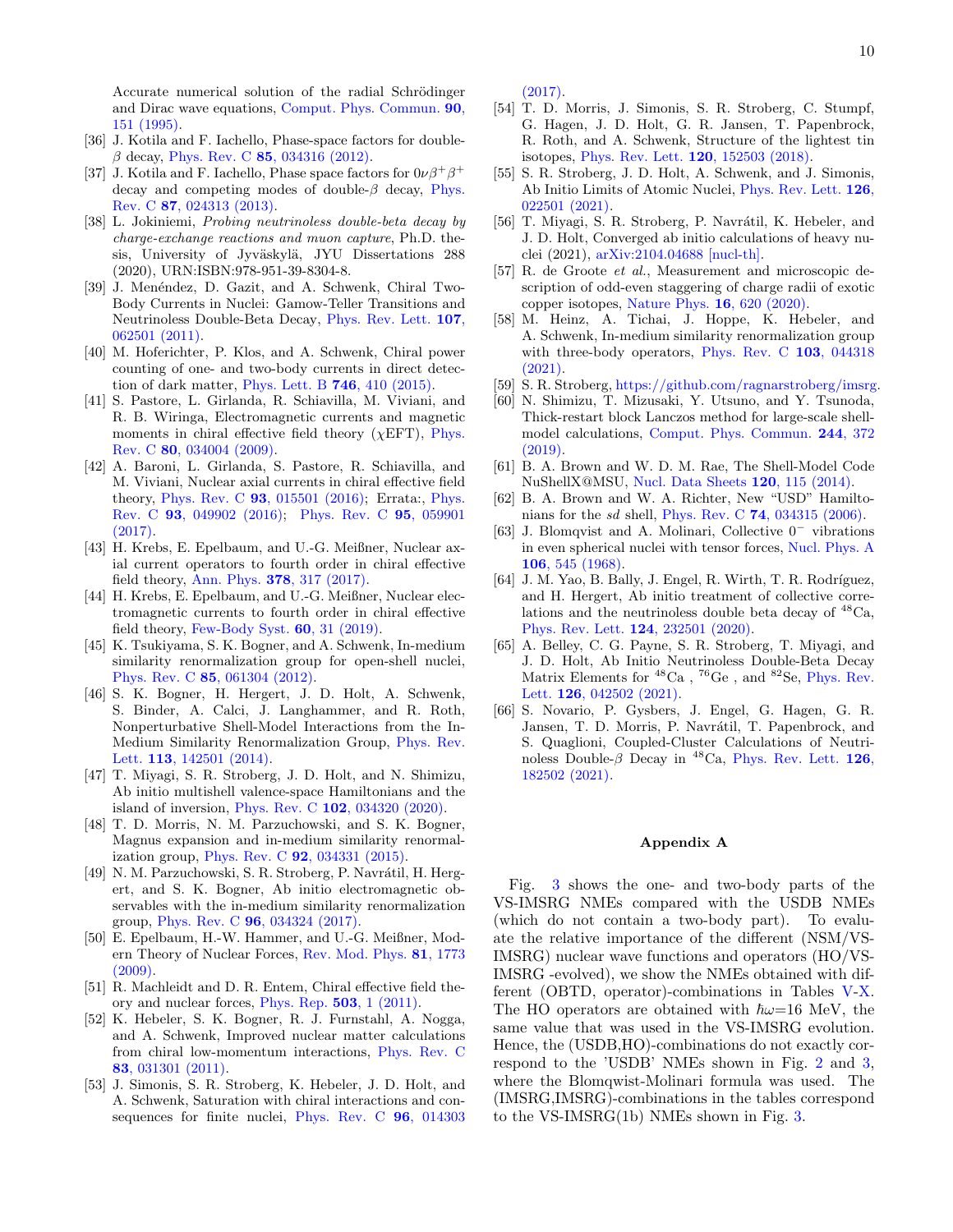

<span id="page-10-0"></span>FIG. 3. One-body (gray bars) and two-body (black bars) components of the total VS-IMSRG NMEs (red bars) for  $\mu^- + 24 \text{Mg}(0^+_{\text{g.s.}}) \rightarrow \nu_\mu + 24 \text{Na}(J_i^{\pi})$  compared with USDB NMEs (blue bars). NMEs are computed with the exact bound-muon wave function with finite-size nucleus. The NMEs in panel (f) are multiplied by 10.

<span id="page-10-1"></span>TABLE V. The NMEs for the transition  $\mu^- + 24Mg(0_{g.s.}^+) \to \nu_\mu + 24Na(1_1^+)$  obtained with different (OBTD, operator) -combinations.

| OBTD        | operator     | 1011     | 121         | $101 -$    | $(121 + )$  | 111p       | [011p]      |
|-------------|--------------|----------|-------------|------------|-------------|------------|-------------|
| <b>USDB</b> | HО           | 2.78E-04 | 5.63E-05    | 2.69E-04   | $6.66E-05$  | 3.38E-04   | $-1.76E-04$ |
| <b>USDB</b> | <b>IMSRG</b> | 2.96E-04 | 5.65E-05    | 2.87E-04   | $6.63E-0.5$ | 2.84E-04   | $-1.63E-04$ |
| IMSRG       | HО           | 6.85E-04 | 3.99E-06    | $6.64E-04$ | 4.99E-06    | 2.57E-04   | $-3.41E-04$ |
| IMSRG       | <b>IMSRG</b> | 5.84E-04 | $-8.10E-06$ | 5.61E-04   | $-8.16E-06$ | $2.20E-04$ | $-2.88E-04$ |

TABLE [V](#page-10-1)I. The same as in Table V but for transition  $\mu^- + 2^4 \text{Mg}(0^+_{\text{g.s.}}) \rightarrow \nu_\mu + 2^4 \text{Na}(1^+_2)$ .

| OBTD         | operator     | 101        | 121           | $ 101-$  | $121 +$      | 111p        | [011p]      |
|--------------|--------------|------------|---------------|----------|--------------|-------------|-------------|
| <b>USDB</b>  | HO.          | 7.76E-04   | $-4.62F-05$   | 7.50E-04 | $-5.42E-05$  | 1.09E-04    | $-2.33E-04$ |
| <b>USDB</b>  | <b>IMSRG</b> | $6.33E-04$ | $-7.12F - 05$ | 6.07E-04 | $-8.13E-0.5$ | 1.00E-04    | $-1.74E-04$ |
| IMSRG        | HO.          | 4.44E-04   | $-7.69E-05$   | 4.29E-04 | $-9.08E-05$  | $-1.09E-04$ | $-1.25E-04$ |
| <b>IMSRG</b> | <b>IMSRG</b> | 3.23E-04   | $-9.88E-05$   | 3.08E-04 | $-1.14F-04$  | $-8.60E-05$ | $-7.81E-05$ |
|              |              |            |               |          |              |             |             |